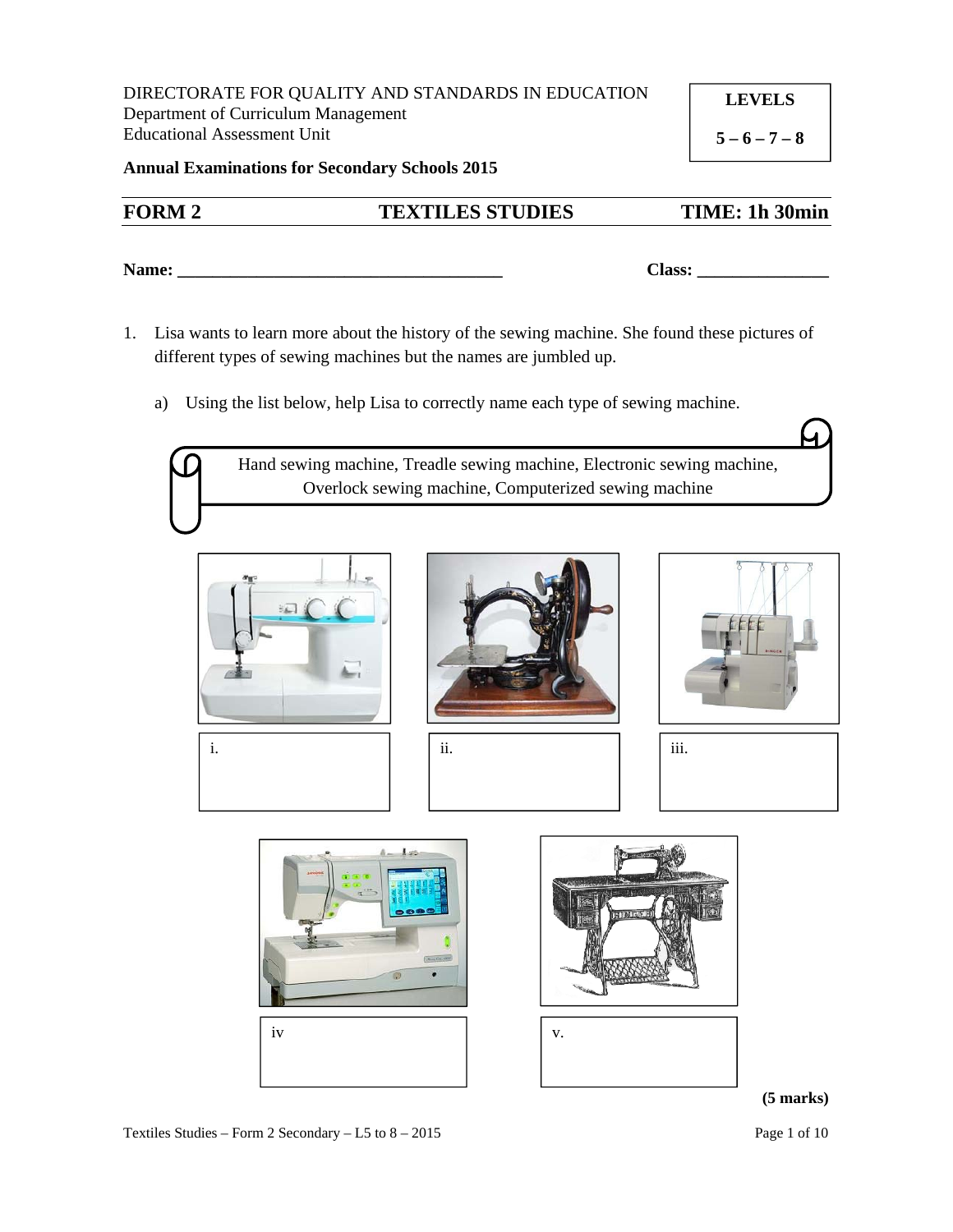2. a) Place the fibres in the correct section. **(3 ½ marks)**

| <b>Natural Fibres</b> | <b>Man-made Fibres</b> | Fibres:                                            |
|-----------------------|------------------------|----------------------------------------------------|
|                       |                        | cotton, linen,<br>nylon, polyester,<br>WOOI, Silk, |
|                       |                        | aCrylic.                                           |

- b) Give another word for man-made fibres. \_\_\_\_\_\_\_\_\_\_\_\_\_\_\_\_\_\_\_\_\_\_\_\_\_\_\_\_\_\_ **(½ mark)**
- c) Fibres are made from different sources of origin. **Name** the fibre for each source of origin.



**(4 marks)** 

d) Explain the difference between staple and continuous filaments.

 **(2 marks)** 

e) Give an example of:

| Staple fibre | Continuous filament |
|--------------|---------------------|
|              |                     |
|              |                     |

\_\_\_\_\_\_\_\_\_\_\_\_\_\_\_\_\_\_\_\_\_\_\_\_\_\_\_\_\_\_\_\_\_\_\_\_\_\_\_\_\_\_\_\_\_\_\_\_\_\_\_\_\_\_\_\_\_\_\_\_\_\_\_\_\_\_\_\_\_\_\_\_\_\_\_\_

\_\_\_\_\_\_\_\_\_\_\_\_\_\_\_\_\_\_\_\_\_\_\_\_\_\_\_\_\_\_\_\_\_\_\_\_\_\_\_\_\_\_\_\_\_\_\_\_\_\_\_\_\_\_\_\_\_\_\_\_\_\_\_\_\_\_\_\_\_\_\_\_\_\_\_\_

**(2 marks)** 

f) After selecting the type of fibre, fibres are twisted together to form a

**(1 mark)**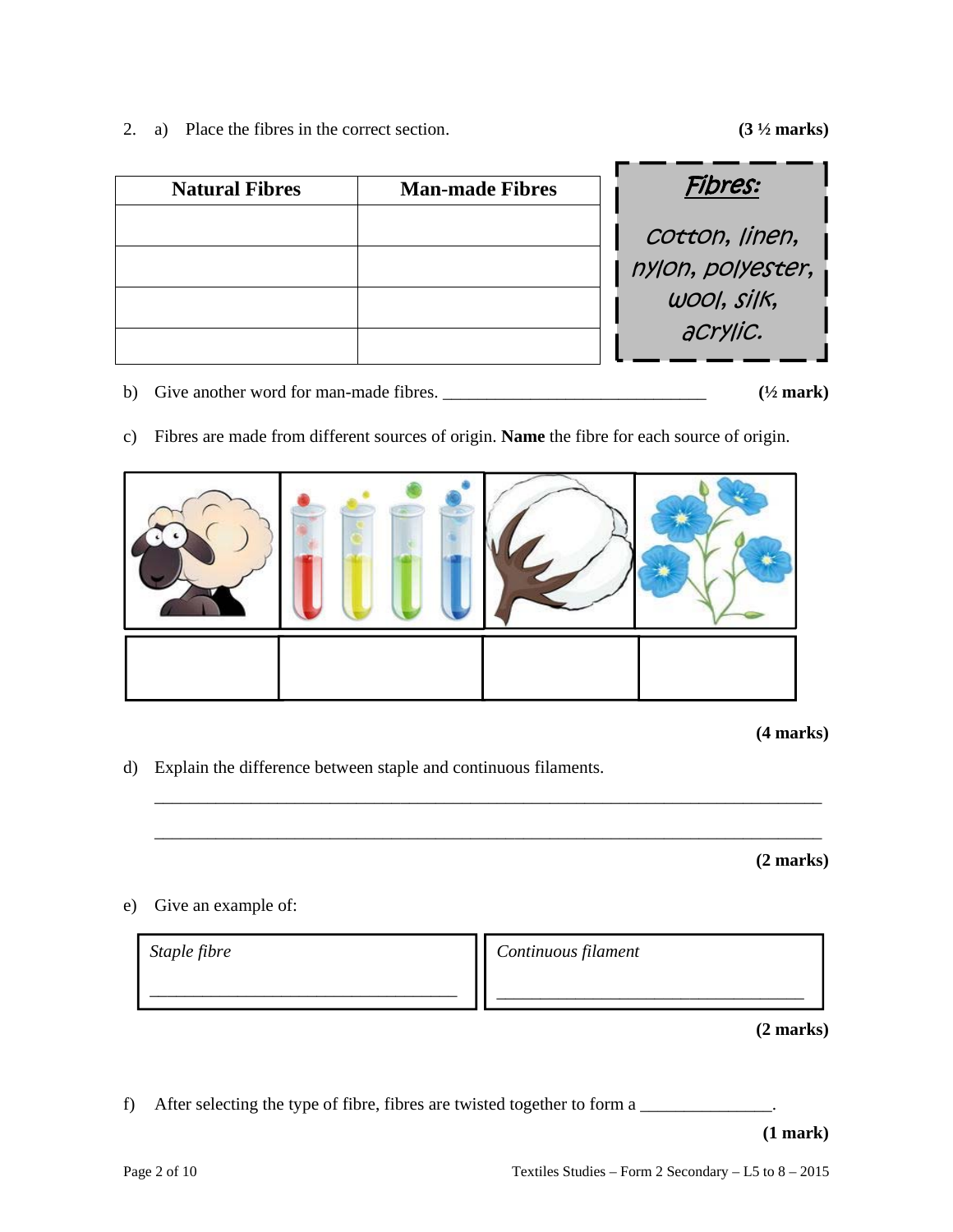g) Textile items are made from different fabrics for different uses. Explain why, by giving the suitable property for each textile item.



h) List **two** uses for each of the following fibres.

- i. Acrylic: \_\_\_\_\_\_\_\_\_\_\_\_\_\_\_\_\_\_\_\_\_\_\_\_\_\_\_\_\_, \_\_\_\_\_\_\_\_\_\_\_\_\_\_\_\_\_\_\_\_\_\_\_\_\_\_\_\_\_\_\_\_
- ii. Nylon: \_\_\_\_\_\_\_\_\_\_\_\_\_\_\_\_\_\_\_\_\_\_\_\_\_\_\_\_\_, \_\_\_\_\_\_\_\_\_\_\_\_\_\_\_\_\_\_\_\_\_\_\_\_\_\_\_\_\_\_\_\_

### **(4 marks)**

Textiles Studies – Form 2 Secondary – L5 to  $8 - 2015$  Page 3 of 10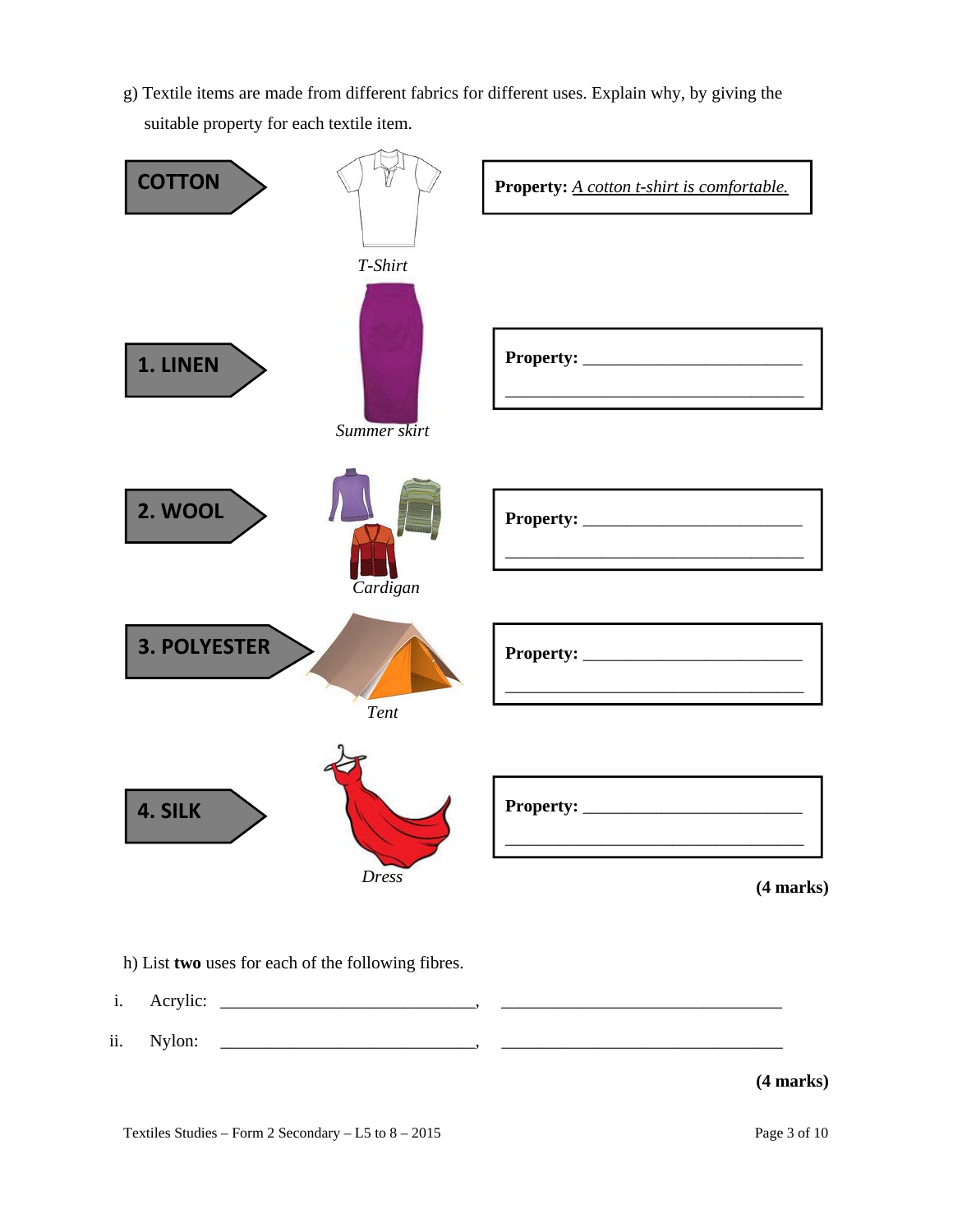Page 4 of 10 Textiles Studies – Form 2 Secondary – L5 to 8 – 2015

3. Fabric can be constructed using different methods. Weaving is one method of fabric construction. The diagram shows a simple woven project.

- a) Mark on the diagram the warp and weft threads. **(2 marks)**
- b) What is the edge which gives firmness to the fabric (marked with an arrow  $\Longleftrightarrow$  on the diagram) called?
- c) Draw and name **one** item which can be made using weaving.

Name:

d) The following diagrams show different types of weaves. Write down the names below to correctly name the types of weaves.

i. ii. iii.





\_\_\_\_\_\_\_\_\_\_\_\_\_\_\_\_\_\_\_\_\_\_\_\_\_\_\_\_\_\_\_\_\_\_\_\_\_ **(1 mark)** 

**(2 marks)**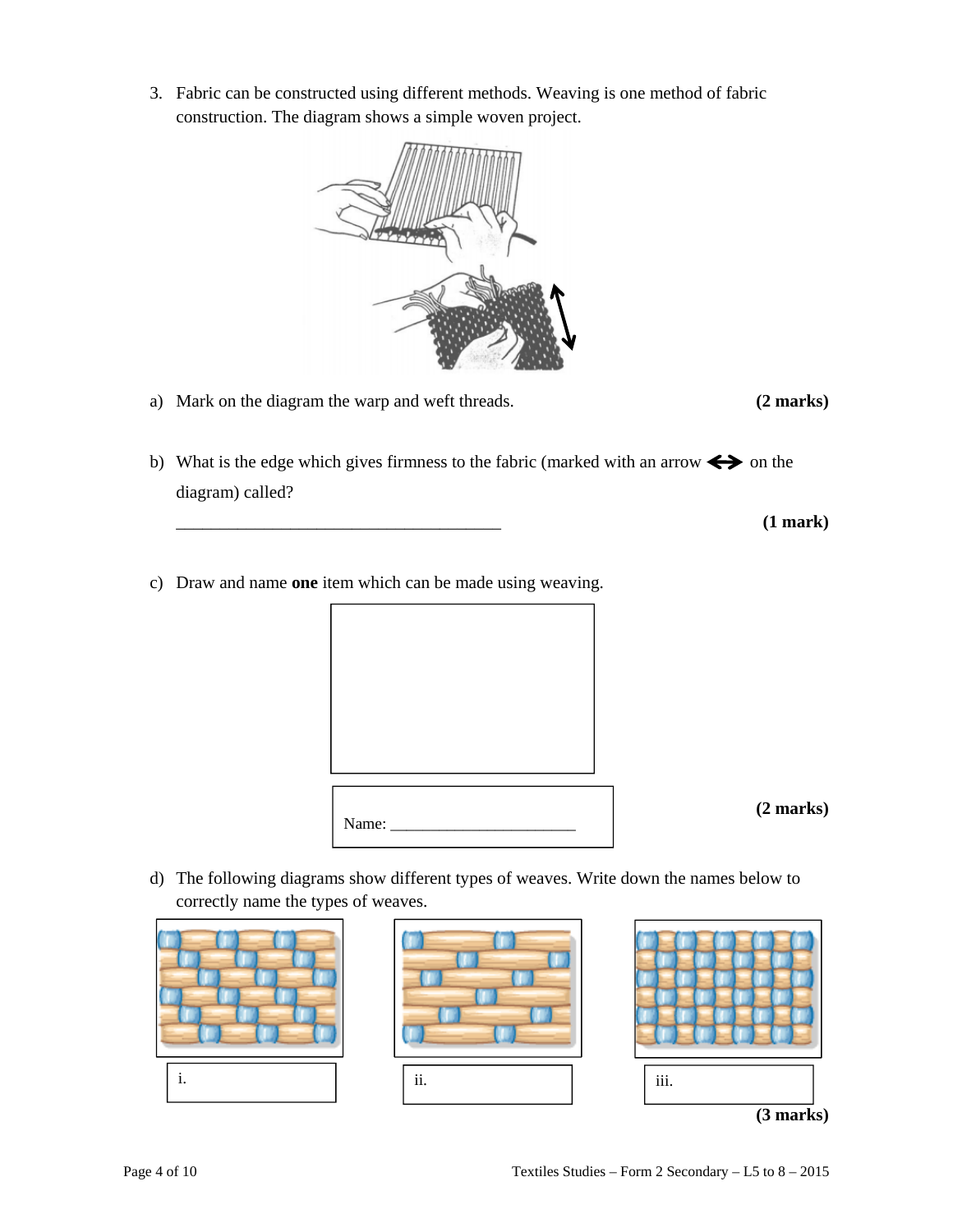4. Tests are carried out to test fibres for different properties before making them into textile items. Below is one test that was carried out in class.

|               | <b>VOCITY</b><br>$-15$ cm                                                                                                                                                                                             |                      |
|---------------|-----------------------------------------------------------------------------------------------------------------------------------------------------------------------------------------------------------------------|----------------------|
| a)            |                                                                                                                                                                                                                       | $(\frac{1}{2}$ mark) |
| b)            | What is the purpose of this test?                                                                                                                                                                                     |                      |
|               |                                                                                                                                                                                                                       | (2 marks)            |
| $\mathbf{c})$ | Fill in the blanks in the boxes of the above diagram.                                                                                                                                                                 | (1 mark)             |
| $\rm d$       | Briefly describe the three main steps involved to carry out this test.                                                                                                                                                |                      |
|               | <u> 1989 - Johann Barn, mars ann an t-Amhain ann an t-Amhain ann an t-Amhain ann an t-Amhain ann an t-Amhain an t-</u>                                                                                                |                      |
| e)            | Suggest two safety precautions that should carried out when doing tests in the Textiles lab.<br><u> 1989 - Johann Harry Harry Harry Harry Harry Harry Harry Harry Harry Harry Harry Harry Harry Harry Harry Harry</u> | (3 marks)            |
|               | <u> 1989 - Johann Harry Harry Harry Harry Harry Harry Harry Harry Harry Harry Harry Harry Harry Harry Harry Harry</u>                                                                                                 | (2 marks)            |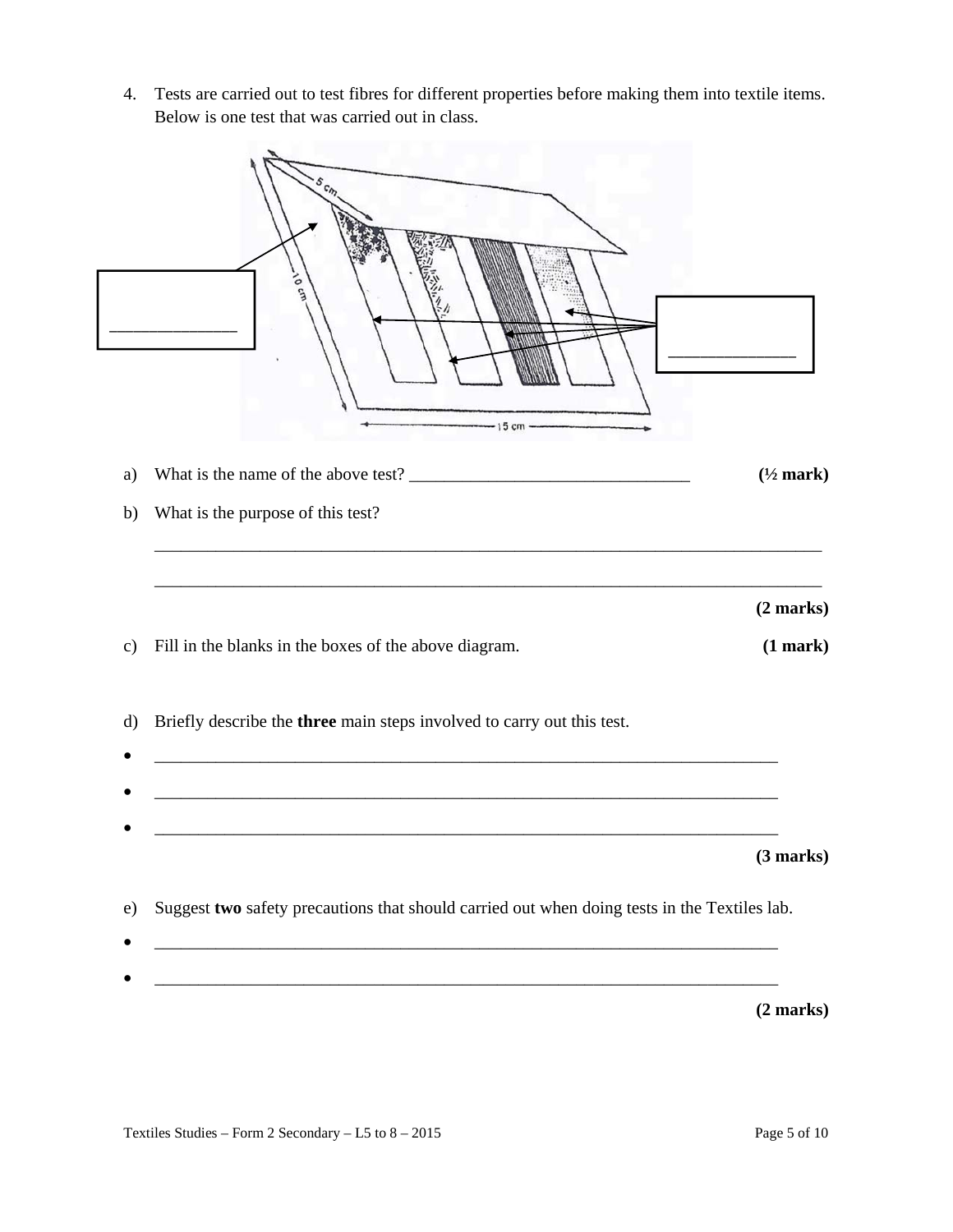5. Emma was preparing to go out with her friends; so she ironed her polyester dress using the following iron symbol.



b) Draw the ironing symbol which Emma should have set her iron on, to iron her polyester dress. (1 mark)



c) Name **two** other fabrics which should be ironed using the iron symbol in question 5b.

| Fabric 1: | Fabric 2: |  |
|-----------|-----------|--|
|           |           |  |

#### **(2 marks)**

d) Draw and name **two** care labelling symbols representing **two** different ways of drying clothes.

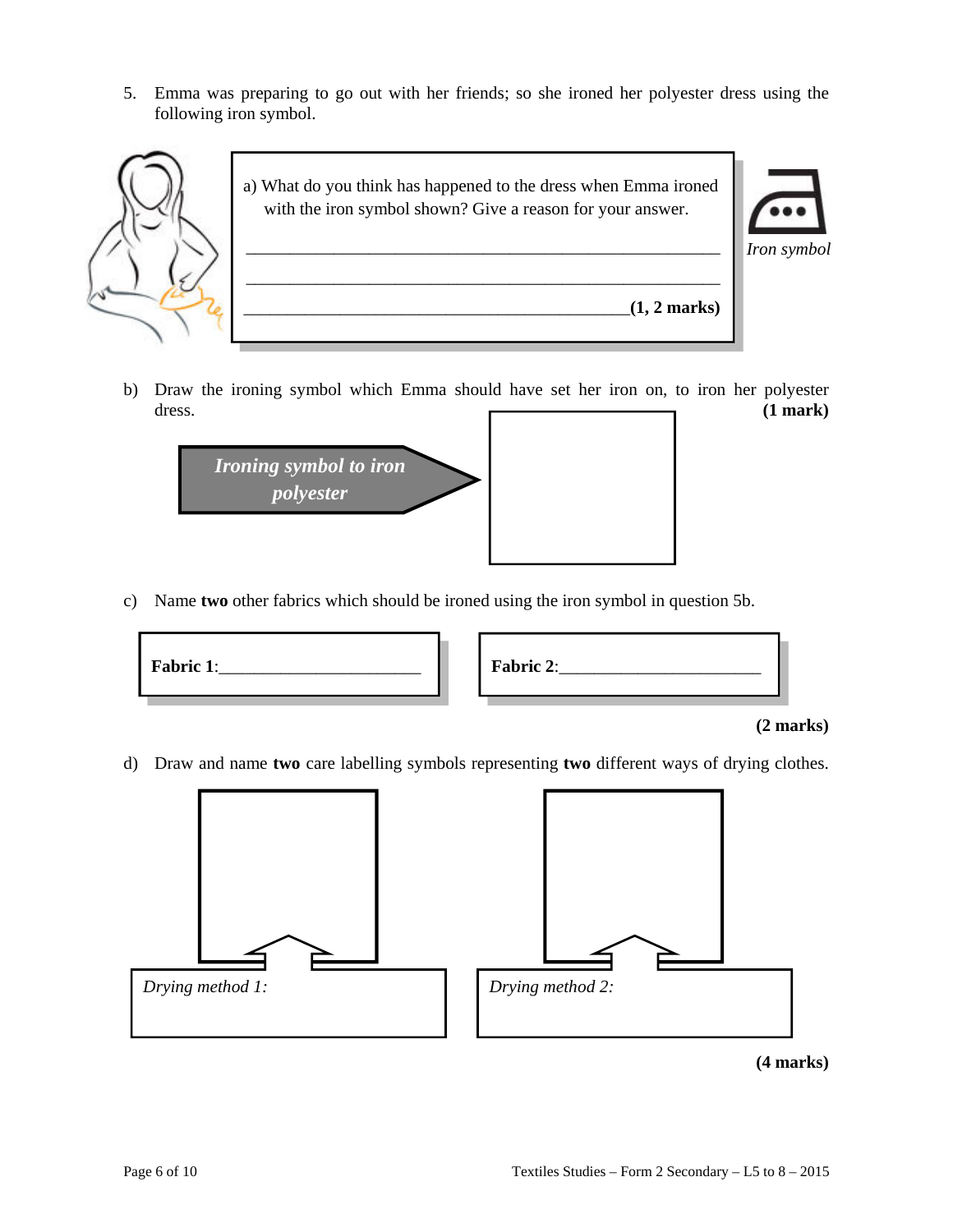e) This is a common symbol found on garment labels. Explain the washing symbol.



**(3 marks)** 

f) Circle the correct picture for each statement.



6. The following question is about laundry and care of fabrics. Read the situations below and then answer the questions.

## **Situation A**

John wore a pure wool cardigan. When he got home, he realised that he had a stain on his cardigan and used chlorine bleach to remove it. Then he washed it in the washing machine at 90ºC. He then ironed his cardigan at a low temperature.

### **Situation B**

Alison was given a pure silk scarf as a gift. She always sprays the scarf with perfume before she wears it to go out. Alison carefully hand washed the scarf and ironed it at a high temperature.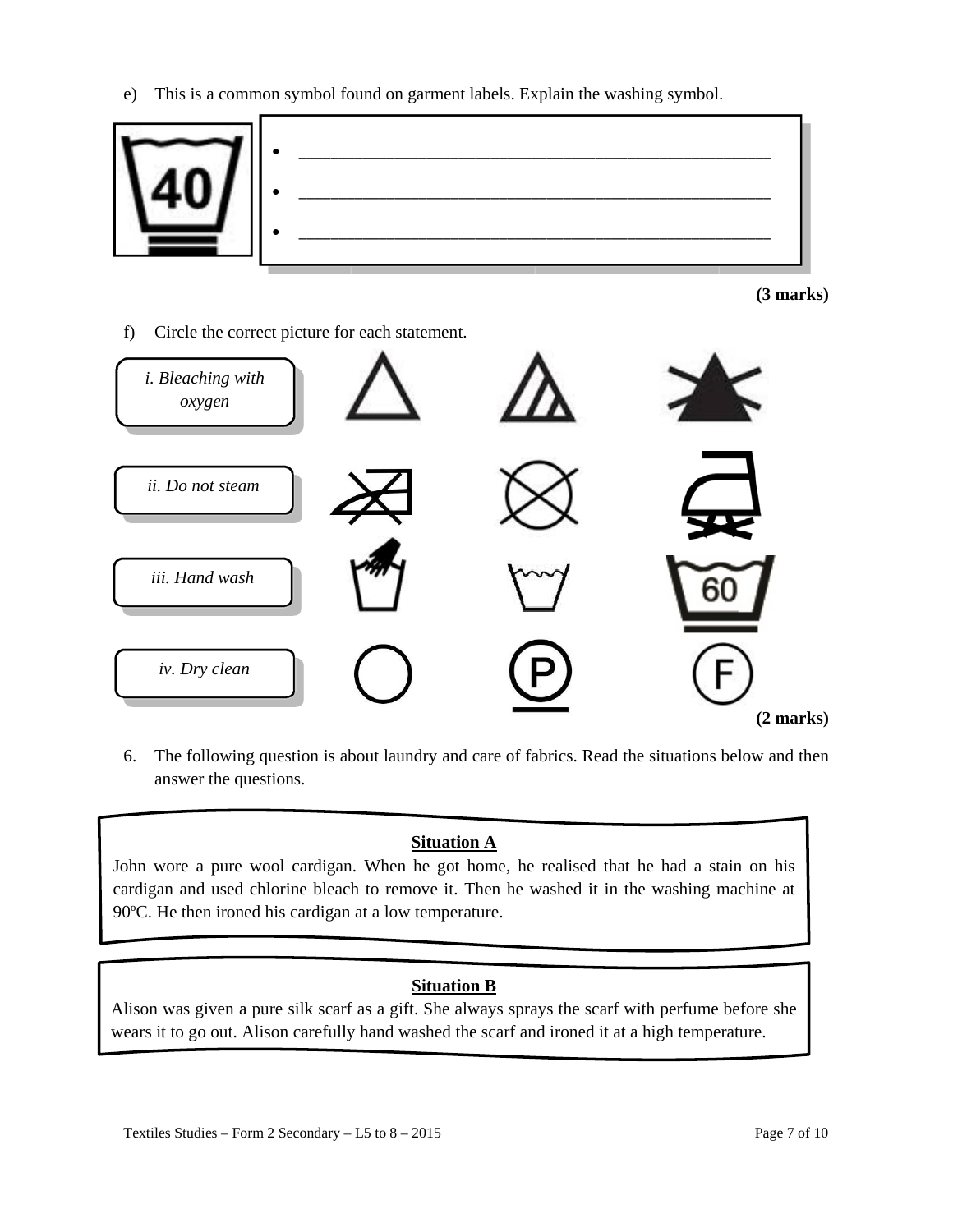Page 8 of 10 Textiles Studies – Form 2 Secondary – L5 to 8 – 2015

a) In both situations John and Alison made some mistakes when taking care of their garment. Read the situations again and underline their mistakes. **(4 marks) (4 marks)** 

 $\bullet$   $\hspace{0.2cm}$   $\hspace{0.2cm}$   $\hspace{0.2cm}$   $\hspace{0.2cm}$   $\hspace{0.2cm}$   $\hspace{0.2cm}$   $\hspace{0.2cm}$   $\hspace{0.2cm}$   $\hspace{0.2cm}$   $\hspace{0.2cm}$   $\hspace{0.2cm}$   $\hspace{0.2cm}$   $\hspace{0.2cm}$   $\hspace{0.2cm}$   $\hspace{0.2cm}$   $\hspace{0.2cm}$   $\hspace{0.2cm}$   $\hspace{0.2cm}$ 

 $\frac{1}{\sqrt{2}}$  ,  $\frac{1}{\sqrt{2}}$  ,  $\frac{1}{\sqrt{2}}$  ,  $\frac{1}{\sqrt{2}}$  ,  $\frac{1}{\sqrt{2}}$  ,  $\frac{1}{\sqrt{2}}$  ,  $\frac{1}{\sqrt{2}}$  ,  $\frac{1}{\sqrt{2}}$  ,  $\frac{1}{\sqrt{2}}$  ,  $\frac{1}{\sqrt{2}}$  ,  $\frac{1}{\sqrt{2}}$  ,  $\frac{1}{\sqrt{2}}$  ,  $\frac{1}{\sqrt{2}}$  ,  $\frac{1}{\sqrt{2}}$  ,  $\frac{1}{\sqrt{2}}$ 

\_\_\_\_\_\_\_\_\_\_\_\_\_\_\_\_\_\_\_\_\_\_\_\_\_\_\_\_\_\_\_\_\_\_\_\_\_\_\_\_\_\_\_\_\_\_\_\_\_\_\_\_\_\_\_\_\_\_\_\_\_\_\_\_\_\_\_\_\_\_\_\_\_\_\_\_

\_\_\_\_\_\_\_\_\_\_\_\_\_\_\_\_\_\_\_\_\_\_\_\_\_\_\_\_\_\_\_\_\_\_\_\_\_\_\_\_\_\_\_\_\_\_\_\_\_\_\_\_\_\_\_\_\_\_\_\_\_\_\_\_\_\_\_\_\_\_\_\_\_\_\_\_

- b) Describe two ways of taking proper care of different textile materials/clothes.
- \_\_\_\_\_\_\_\_\_\_\_\_\_\_\_\_\_\_\_\_\_\_\_\_\_\_\_\_\_\_\_\_\_\_\_\_\_\_\_\_\_\_\_\_\_\_\_\_\_\_\_\_\_\_\_\_\_\_\_\_\_\_\_\_\_\_\_\_\_\_\_\_\_
- c) Sometimes certain garments need to be dry cleaned. Explain why this process is sometimes needed.

- 7. Mariah did some shopping during the summer sales. There were various clothes which were worth buying at a discounted price. She bought a few items and went home. After a week, she put on one of the dresses bought on sale and noticed that one of the side seams was torn.
- a) Name **two** factors that could influence Mariah to buy clothes during sales.

**(2 marks)**

b) What was Mariah's obligation before buying the dress?

**(1 mark)** 

c) Which consumer right best fits the above situation? Give a reason why.

| (3 marks) |
|-----------|

receipt guarantee contract **(<sup>1</sup>/2 mark)** 

\_\_\_\_\_\_\_\_\_\_\_\_\_\_\_\_\_\_\_\_\_\_\_\_\_\_\_\_\_\_\_\_ \_\_\_\_\_\_\_\_\_\_\_\_\_\_\_\_\_\_\_\_\_\_\_\_\_\_\_\_\_\_\_\_

\_\_\_\_\_\_\_\_\_\_\_\_\_\_\_\_\_\_\_\_\_\_\_\_\_\_\_\_\_\_\_\_\_\_\_\_\_\_\_\_\_\_\_\_\_\_\_\_\_\_\_\_\_\_\_\_\_\_\_\_\_\_\_\_\_\_\_\_\_\_\_\_\_\_\_\_

 **(4 marks)**

**(2 marks)** 

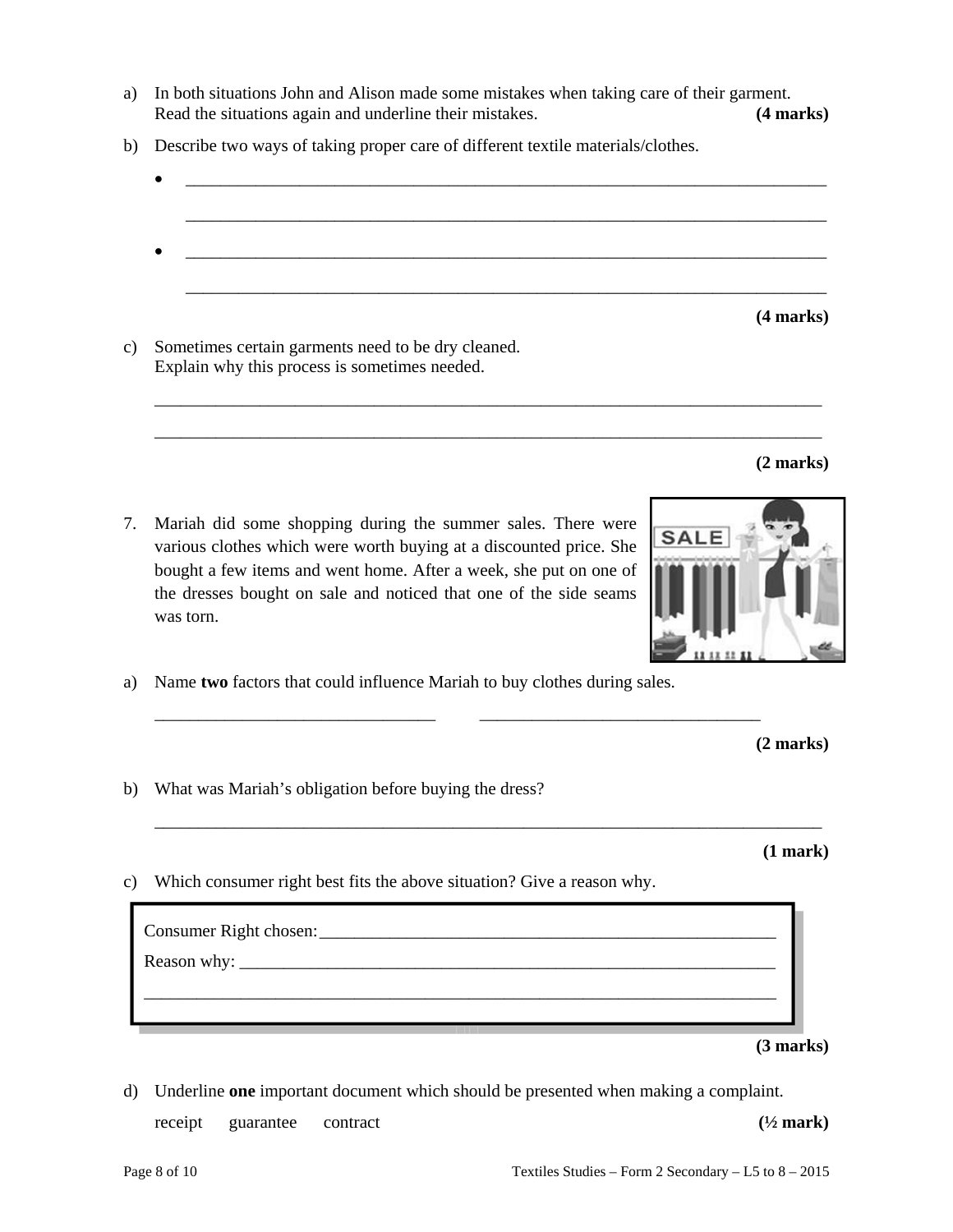8. a) Diane is invited to her cousin's wedding which will take place next summer.

| Design two evening dresses for Diane to choose from. Keep in mind the occasion for |                        |  |
|------------------------------------------------------------------------------------|------------------------|--|
| which the dress is going to be used. Colour in both designs.                       | $(4, 2 \text{ marks})$ |  |
| ii. Design suitable shoes for each outfit. Colour in.                              | $(1, 1$ marks)         |  |
| iii. Mark one style feature of each dress.                                         | $(1, 1$ marks)         |  |
| iv. Design one accessory (not bags) for each outfit.                               | $(1, 1$ marks)         |  |

k



Textiles Studies – Form 2 Secondary – L5 to  $8 - 2015$  Page 9 of 10